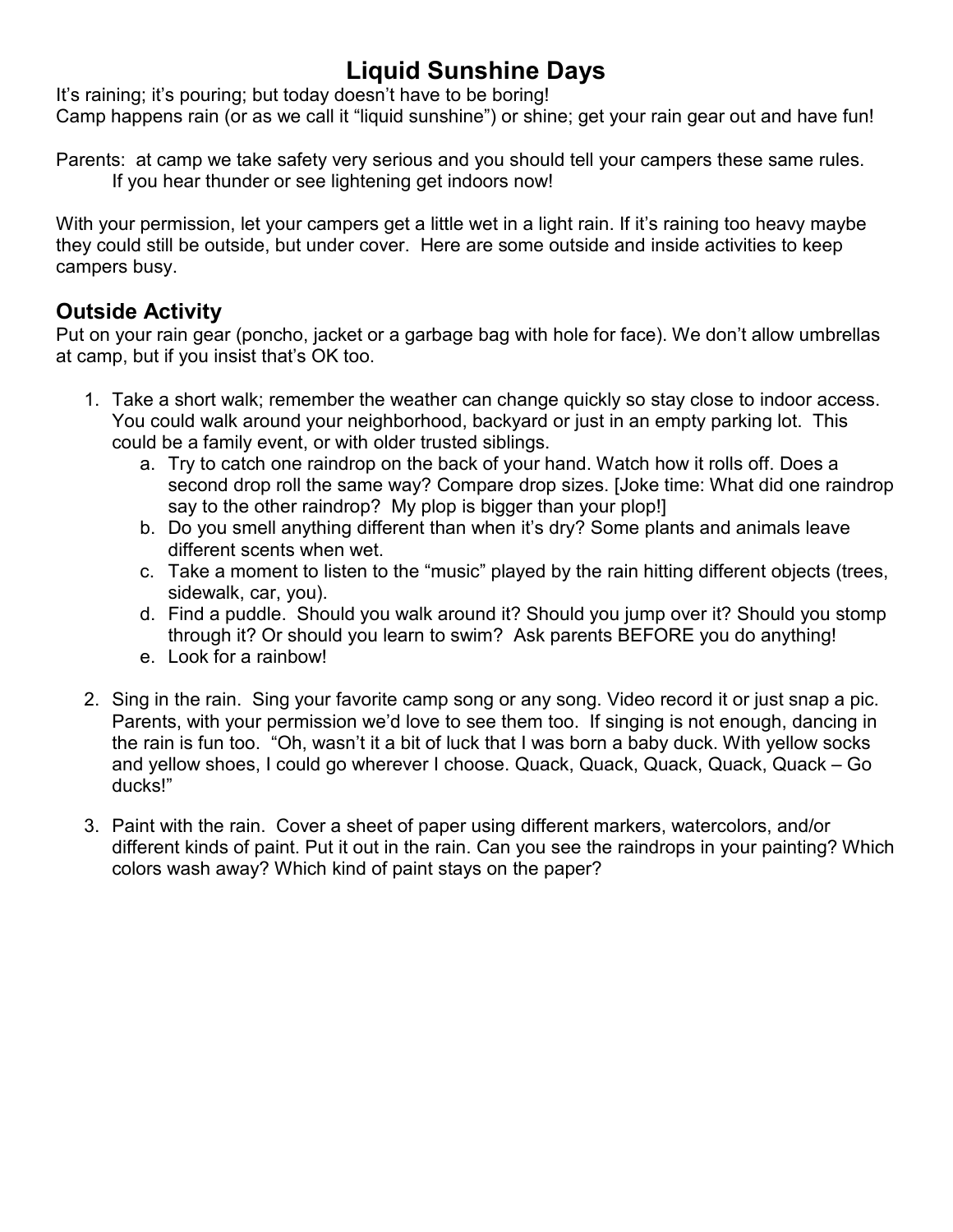# **Inside Activity**

- 1. Scavenger Hunts. Fun for all ages. Encourage a good handwashing before you begin. Parents: you may want to have an open discussion about your child's findings ask "why" they chose that item.
	- a. Kinder / Daisy / Brownie Levels Preschool through 2<sup>nd</sup> grade  $\diamond$  something yellow
		- ◊ a book
		- $\diamond$  something on your bed
		- $\diamond$  something to write or draw with
		- $\Diamond$  a sock
		- ◊ a spoon
		- $\diamond$  something soft
		- ◊ something round or circular
		- $\diamond$  something you would bring to camp or a hat
		- $\Diamond$  a snack
	- b. Fly-up / Junior Levels  $-3^{rd}$  through  $5^{th}$  grade
		- $\diamond$  something that starts with the letter "C"
		- $\diamond$  a book without pictures
		- $\diamond$  something you sleep with
		- ◊ a pencil
		- ◊ a clean sock
		- $\Diamond$  a cooking spoon
		- $\diamond$  something smooth
		- ◊ something rectangular, square or cube
		- $\Diamond$  something you would bring to camp or a hat
		- ◊ a snack
	- c. Older Girls  $6<sup>th</sup>$  through  $8<sup>th</sup>$  grade
		- $\diamond$  something that starts with the letter "A"
		- ◊ a book you read
		- ◊ something on your nightstand or dresser
		- $\diamond$  a red pen or highlighter
		- $\Diamond$  2 mis-matched socks, extra point if you're wearing them
		- $\diamond$  a slotted spoon or one with holes
		- $\diamond$  something rough
		- ◊ something triangular or pointy (no scissors/ knives/ sharp objects)
		- $\diamond$  something you would bring to camp
		- ◊ a snack
	- d. Boys / Brothers any age level
		- ◊ something blue / or favorite color
		- $\diamond$  a book with pictures
		- ◊ something on your bedroom floor
		- $\Diamond$  a pen
		- ◊ a dirty sock
		- ◊ a big spoon
		- ◊ something hard
		- ◊ something round or circular
		- $\Diamond$  something you would bring to camp or a hat
		- ◊ a snack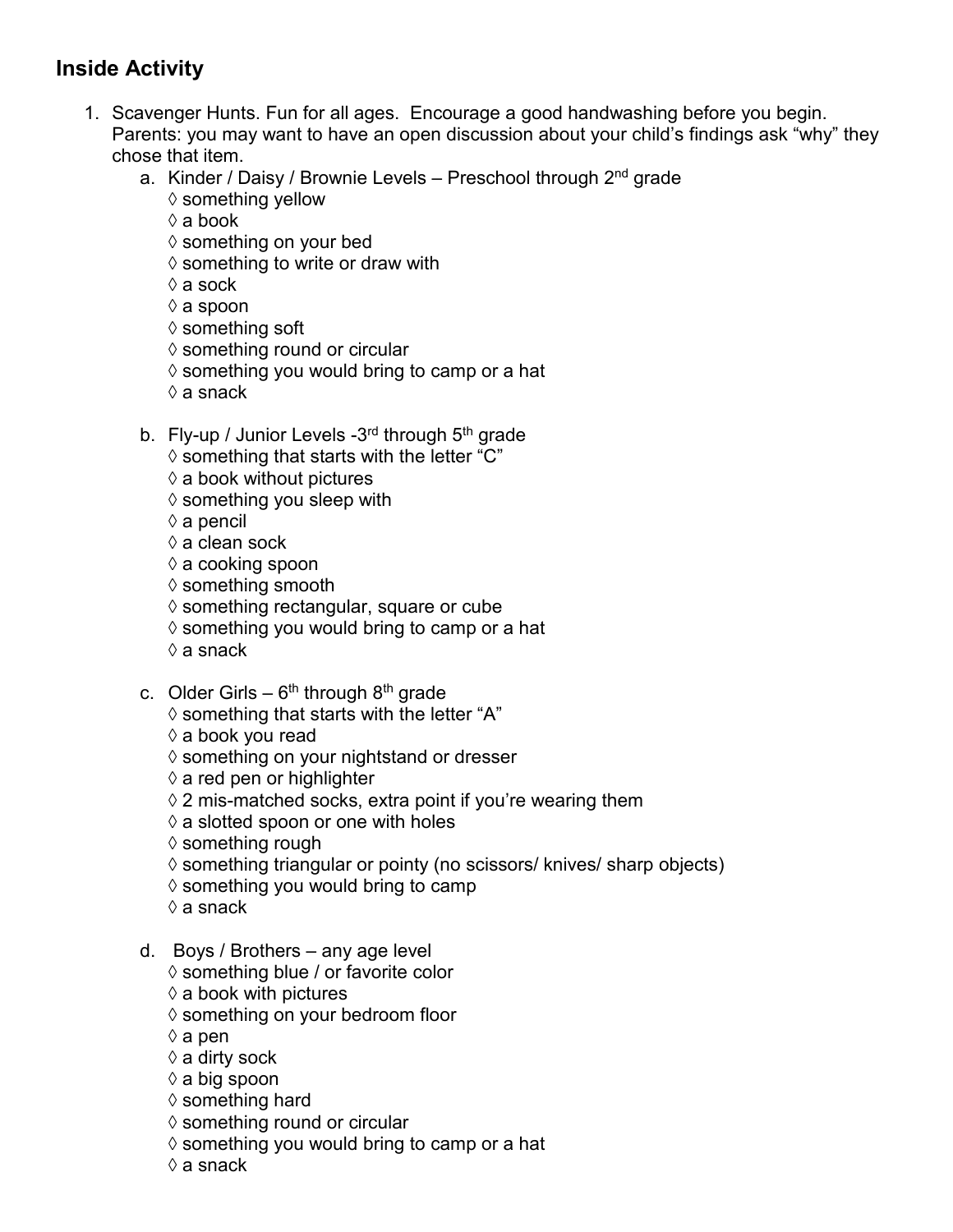Great job everyone! Now wash your hands. Enjoy your snack and please put everything back where you found it (or where it belongs).

2. Weather Experiments – kids are always learning and it can be fun too. These experiments are meant to be done by kids with minimal help from adults. It's great for kids to just talk about their observations but don't feel obligated to turn this into a "school" lesson. For more ideas, visit the [https://www.weatherwizkids.com](https://www.weatherwizkids.com/) website.

# **TRACK A THUNDERSTORM**

#### MATERIALS:

- thunderstorm
- stopwatch

#### PROCESS:

After you see a flash of lightning, use a stopwatch or count the number of seconds until you hear the thunder.

For every five seconds the storm is one mile away. So all you have to do is divide the number of seconds you count by five to get the number of miles away the storm is.

#### EXPLANATION:

Light travels faster than sound. The lightning and thunder happen at the same time, but light reaches your eye instantly, while sound takes a little longer. Have you ever seen lightning without thunder? You may have heard people call that 'heat lightning'. Well actually there is no such thing as 'heat lightning'. It's just lightning that is over 15 miles away and too far away for you to hear the thunder.

#### **CREATE EVAPORATION**

#### MATFRIALS:

• hand sanitizer

#### PROCESS:

Pour some hand sanitizer on your hands and rub your hands together, as if you were washing your hands.

Your hands are now wet, so do your hands feel cooler? Answer: Yes!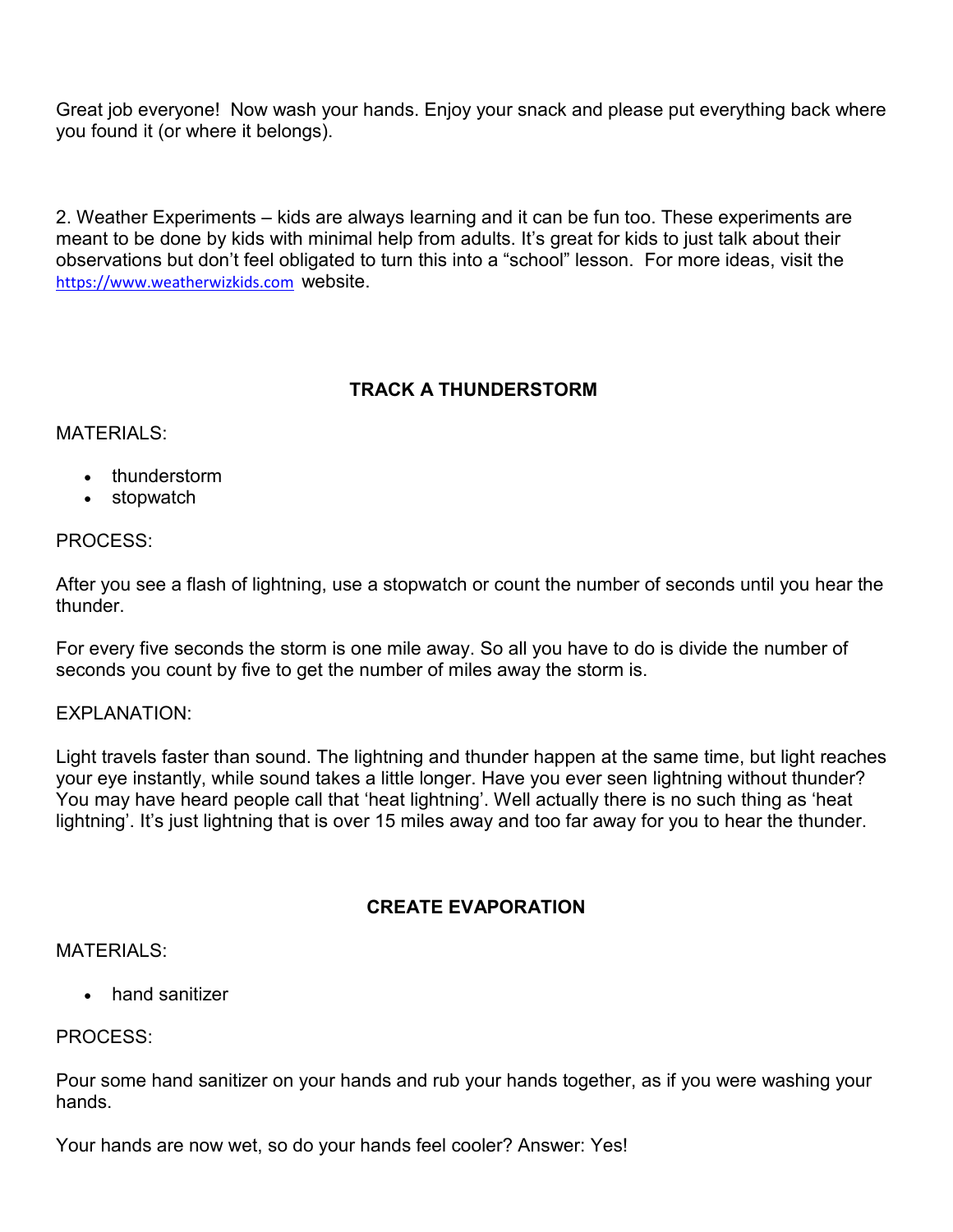After waiting a few seconds, are your hands now dry? Answer: Yes!

The hand sanitizer evaporated off your hands and your hands felt cool, therefore evaporation is a cooling process!

Repeat the steps above, but this time move your hands through the air. This simulates the wind. Do your hands feel even colder now? Answer: Yes!

#### EXPLANATION:

What happens? Again, evaporation is a cooling process and adding wind to the picture makes evaporation happen faster. This makes your hands feel even colder. This is why we have a "Wind Chill" factor. The wind causes moisture on your skin to evaporate at a faster rate, therefore making you feel colder.

# **MAKE A THUNDERSTORM**

#### MATERIALS:

- clear, plastic container (size of shoebox)
- red food coloring
- ice cubes made with blue food coloring

PROCESS:

Fill the plastic container two-thirds full with lukewarm water

Let the water sit for one minute.

Place a blue ice cube at one end of the plastic container.

Add three drops of red food coloring to the water at the other end of the plastic container.

Watch what happens.

#### EXPLANATION:

The blue and cold water sinks while the red and warm water rises. This happens because of convection. The blue water represents the cold air mass and the red water represents the warm, unstable air mass. A thunderstorm is caused by unstable air and convection plays an important part. A body of warm air is forced to rise by an approaching cold front therefore thunderstorm's form.